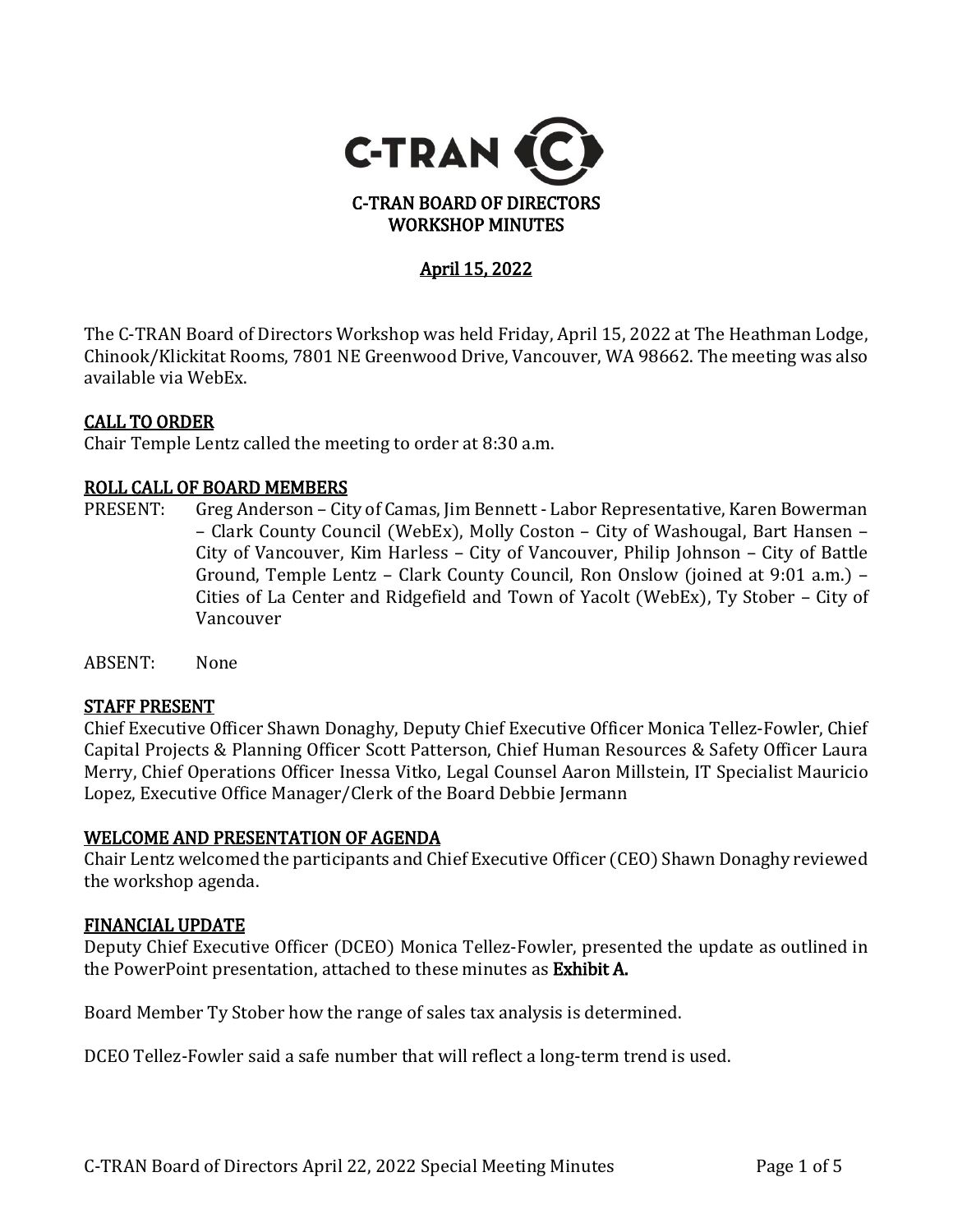Board Member Philip Johnson said given the current sales tax revenue vs. operating expense trends, will staff change their projections for future budgets.

CEO Donaghy, said no, as staff believes the sales tax revenue will normalize.

DCEO Tellez-Fowler added that while staff anticipates sales tax revenue will level off, it is not anticipated it will dip to recession rates.

Board Member Anne McEnerny-Ogle asked if staff can provide ridership data and expense cost for providing free passes for youth, veterans, and refugees.

CEO Donaghy said the benefits of the free passes outweigh the cost to provide the service.

Board Member Bart Hansen said the recipients of free passes are riding on current routes, so no additional service was necessary

DCEO Tellez-Fowler said she will prepare some data for the Board regarding the free pass programs.

## Ron Onslow joined the meeting at 9:01 a.m.

Board Member Johnson asked how much stimulus funding was granted to C-TRAN.

DCEO Tellez-Fowler said \$37 million.

Board Member Johnson asked how much fare evasion occurs on The Vine.

DCEO Tellez-Fowler said during the pandemic, rear door boarding resulted in free fares; however, many riders chose to still pay the fare.

Board Member Jim Bennett said he would estimate 95 percent of riders pay the fare, and noted that fare enforcement is a usual presence on The Vine.

Chair Lentz said staff will prepare additional information for the Board on the impacts and benefits of the free pass programs, and encouraged C-TRAN to continue growing the communications to the public on the programs.

Board Member Hansen asked if C-TRAN has adequate reserves.

DCEO Tellez-Fowler said C-TRAN's minimum reserves are set by Board Policy, and the agency is well equipped and positioned in a manner that allows changes based on economic outlook.

## MILL PLAIN/99TH STREET BUS RAPID TRANSIT (BRT) PROJECTS UPDATE

Chief Capital Projects & Planning Officer Scott Patterson, provided the update as outlined in the PowerPoint presentation, attached to these minutes as Exhibit B.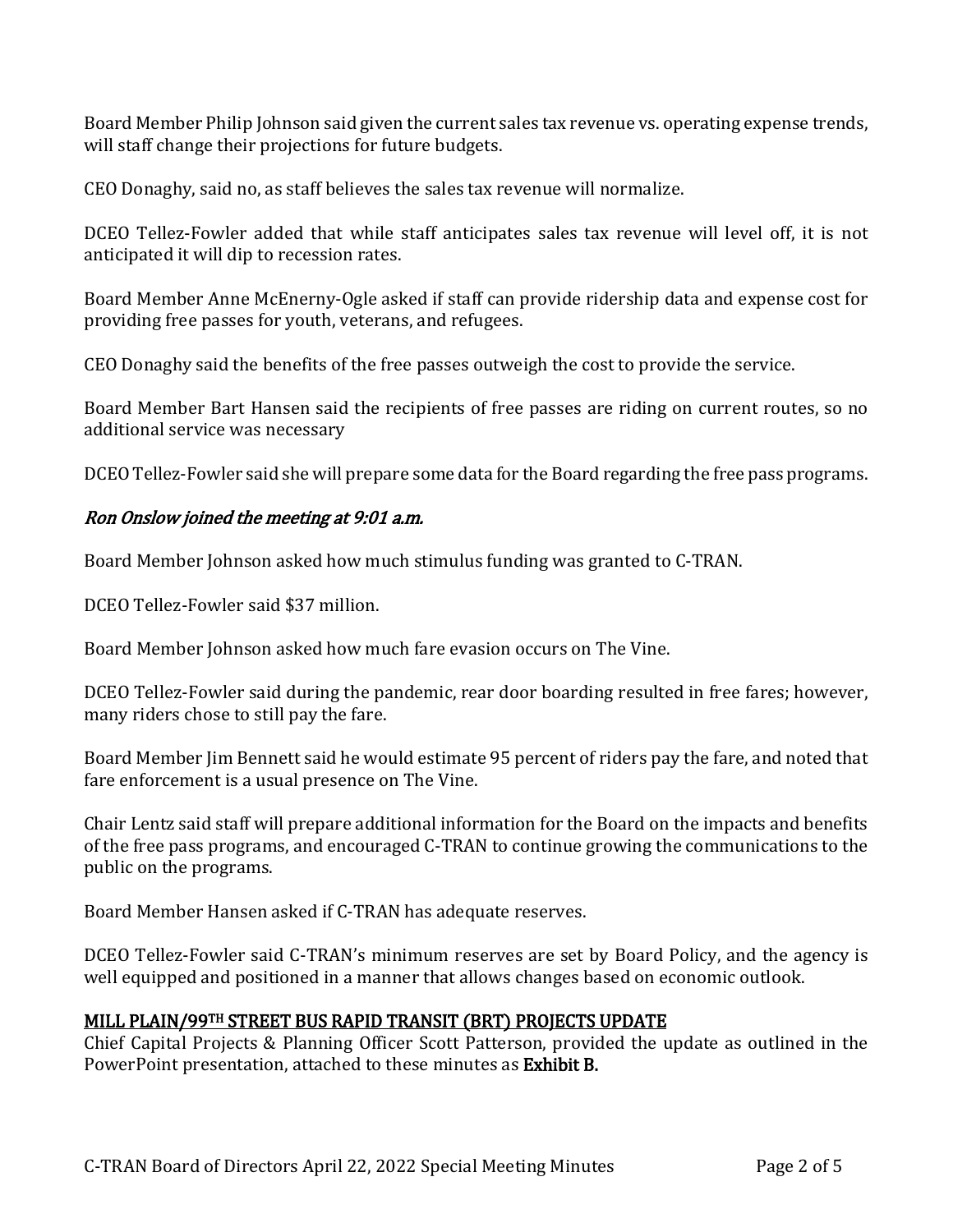Board Member Stober questioned the use of a "bulb-out" on Washington Street without policy maker input, and questioned how difficult it would be to remove the bulb-out.

Chief Officer Patterson said it could be removed with minimal impact.

CEO Donaghy agreed the impact was minimal and apologized for the miscommunication with policy makers.

Board Member Greg Anderson asked if the Board will be provided ridership gains estimates and on time performance data for Highway 99 prior to selecting the locally preferred alternative (LPA).

Chief Officer Patterson said yes, adding that staff will also be able to share ridership gain data from The Vine on Fourth Plain and will have some initial Mill Plain BRT data available.

Board Member Johnson said Highway 99 is not very pedestrian friendly, and asked if C-TRAN will partner with other entities on access to transit.

Chief Officer Patterson noted Clark County has made some significant improvement to the corridor, and will work with the County on additional improvements for walkability.

CEO Donaghy said it was not anticipated that a BRT route on Highway 99 would be feasible prior to 2030; however, it is important to address how to link North County to the rest of the transit grid.

Board Member Hansen said it will be important to provide transit to the affordable housing and density located on the Highway 99 corridor.

CEO Donaghy said connectivity to all three college campuses, plus east/west service for Battle Ground is also important.

Regarding the expansion of the Fourth Plain BRT line, Board Member Stober asked why the service will not route to the Fisher's Landing Transit Center (FLTC).

CEO Donaghy said a loop to FLTC is an option.

Chair Lentz called a 10 minute recess at 9:56 a.m.

Chair Lentz reconvened the Workshop at 10:08 a.m.

## INTERSTATE BRIDGE REPLACEMENT PROJECT (IBR) UPDATE

CEO Donaghy provided the update as outlined in the PowerPoint presentation, attached to these minutes as Exhibit C.

Board Member Stober said Oregon's match cannot be congestion pricing.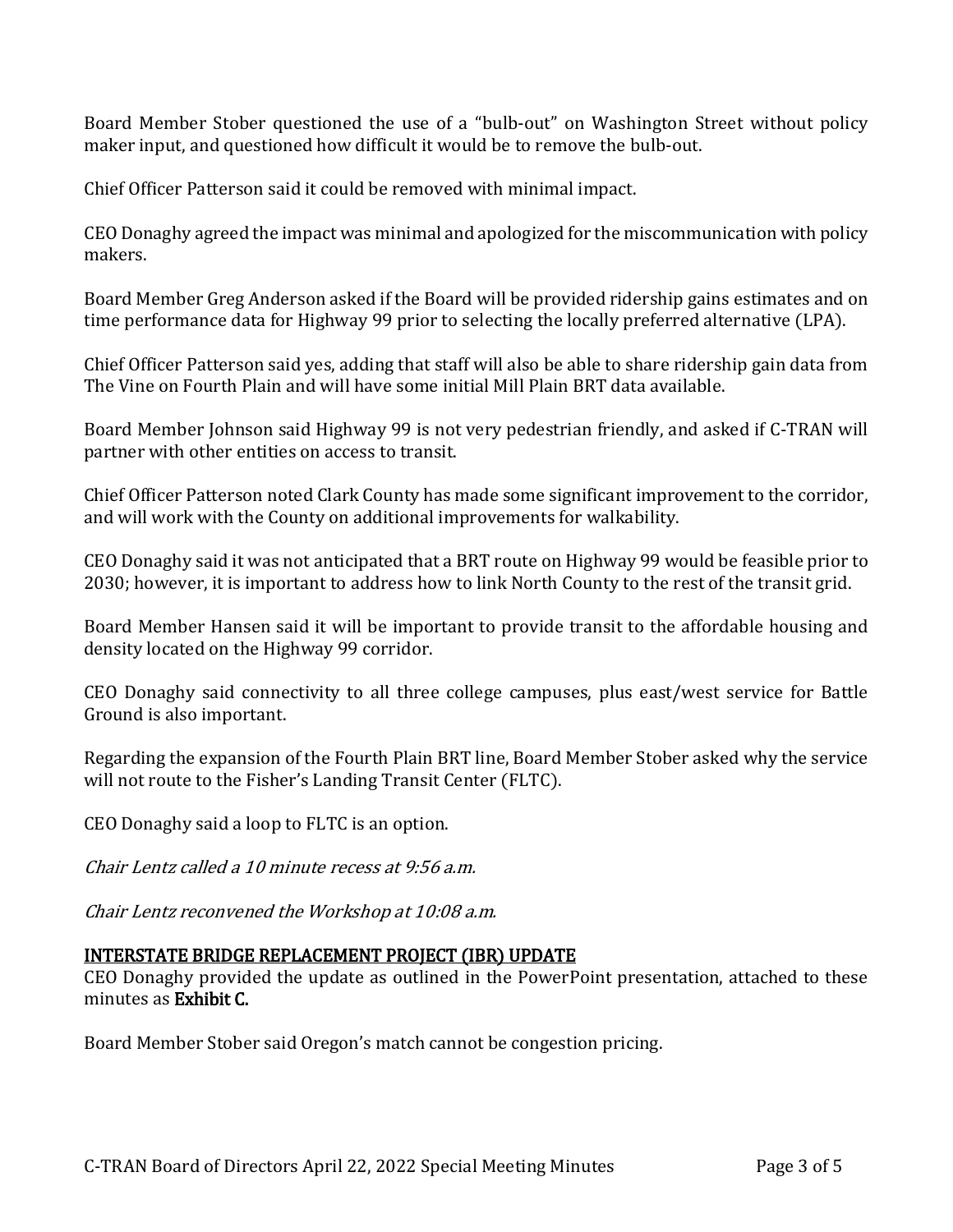Board Member Hansen said as a transit rider, he needs convenient transfer points rather than a place to park his car.

CEO Donaghy said park and rides need to be located on the periphery, allowing riders to get to the transfer points.

Chair Lentz thanked C-TRAN staff for being in all of the IBR conversations and feels that C-TRAN has a handle on what SW Washington wants and needs.

Board Member Stober said the attempt to place a park and ride in downtown Vancouver is an attempt to make Vancouver a suburban city.

### 2030 PLAN REVIEW

CEO Donaghy provided the review, as outlined in the PowerPoint presentation, attached to these minutes as Exhibit D.

Board Member Johnson asked what the capacity is for electric vehicles.

CEO Donaghy said C-TRAN is trying to determine the capacity based on current transformers.

DCEO Tellez-Fowler added that the recent Board approval for an alternative fuels analysis will answer many questions, and it could be that a mix of alternative fuel vehicles is recommended. The analysis will also set parameters to satisfy the Federal Transportation Administration (FTA) grant requirements.

The Board Members provided input on what they would like to see considered for the future of C-TRAN:

#### Infrastructure:

- Electronic Vehicle charging stations at park and rides
	- o Fee based on complimentary?
	- o Use of bus pass to activate charging station?
- Pedestrian access to transit; ease of loading bikes on buses
- Bus Stops
- Transit Oriented Development (TOD)
- Traffic Signal Priority (TSP)
- No Smart Parks

## <u>Service:</u>

- BRT North; BRT Service to Battle Ground
- Better West Side Service